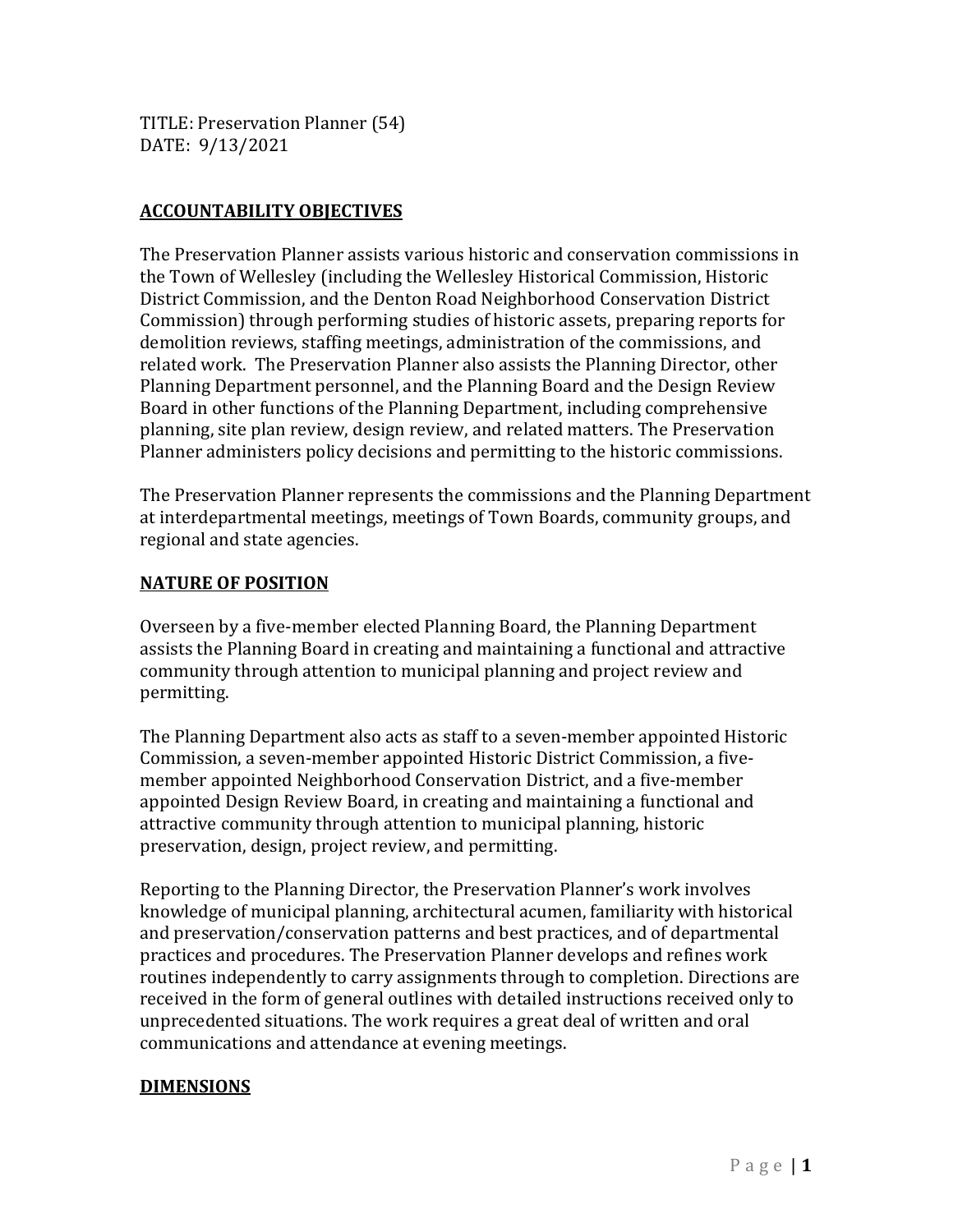### The total FY2022 budget for the Planning Department is \$362,205.

### **PRINCIPAL ACTIVITIES TO ATTAIN ACCOUNTABILITY OBJECTIVES**

- 1. Assists property owners with the Wellesley Historical Commission (WHC) application process for Demolition Review and Waivers and assists in administering and processing WHC applications. Administers Wellesley Historical Commission public hearings when applications are considered. Provides technical information to new applications and assists in the evaluation and preparation of documents for the WHC to review.
- 2. Assists property owners with the Historical District Commission (HDC) application process and assists in administering and processing HDC applications. Administers Historic District Commission public hearings when applications are considered. Provides technical information to historic district homeowners and assists in the evaluation and preparation of documents for the creation of new historic districts in collaboration with the Historical Commission.
- 3. Assists in administering the Neighborhood Conservation District (NCD) program. Interacts with NCD proponents prior to and after the adoption of NCDs and with project applicants. Currently, there is one NCD in Wellesley: the Denton Road Neighborhood Conservation District (DRNCD). Administers the DRNCD Commission meetings and public hearings when applications are considered.
- 4. Assists in administering the Design Review Board (DRB) program including review of sign permit applications. Interacts with DRB applicants prior to and following DRB hearings when applications are considered. Provides technical information to new applications and assist in the evaluation and preparation of documents for the DRB to review.
- 5. Assists property owners with permitting and procedural information that is part of reviews by the Design Review Board, and Planning Board, including to Major and Minor Construction Projects, Large House Review (LHR), Sign Permits, Reviews of Adequacy, and Approval Not Required (ANR) or other subdivision applications.
- 6. Collects, organizes, analyzes, and maintains data for use in technical studies and reports related to WHC, HDC, DRB, and Planning Department activities.
- 7. Develops are prepares reports for the WHC, HDC, DRB, Planning Board and the Director, including but not limited to community planning studies, comprehensive planning, zoning research and analysis, site plan review, housing, and design review.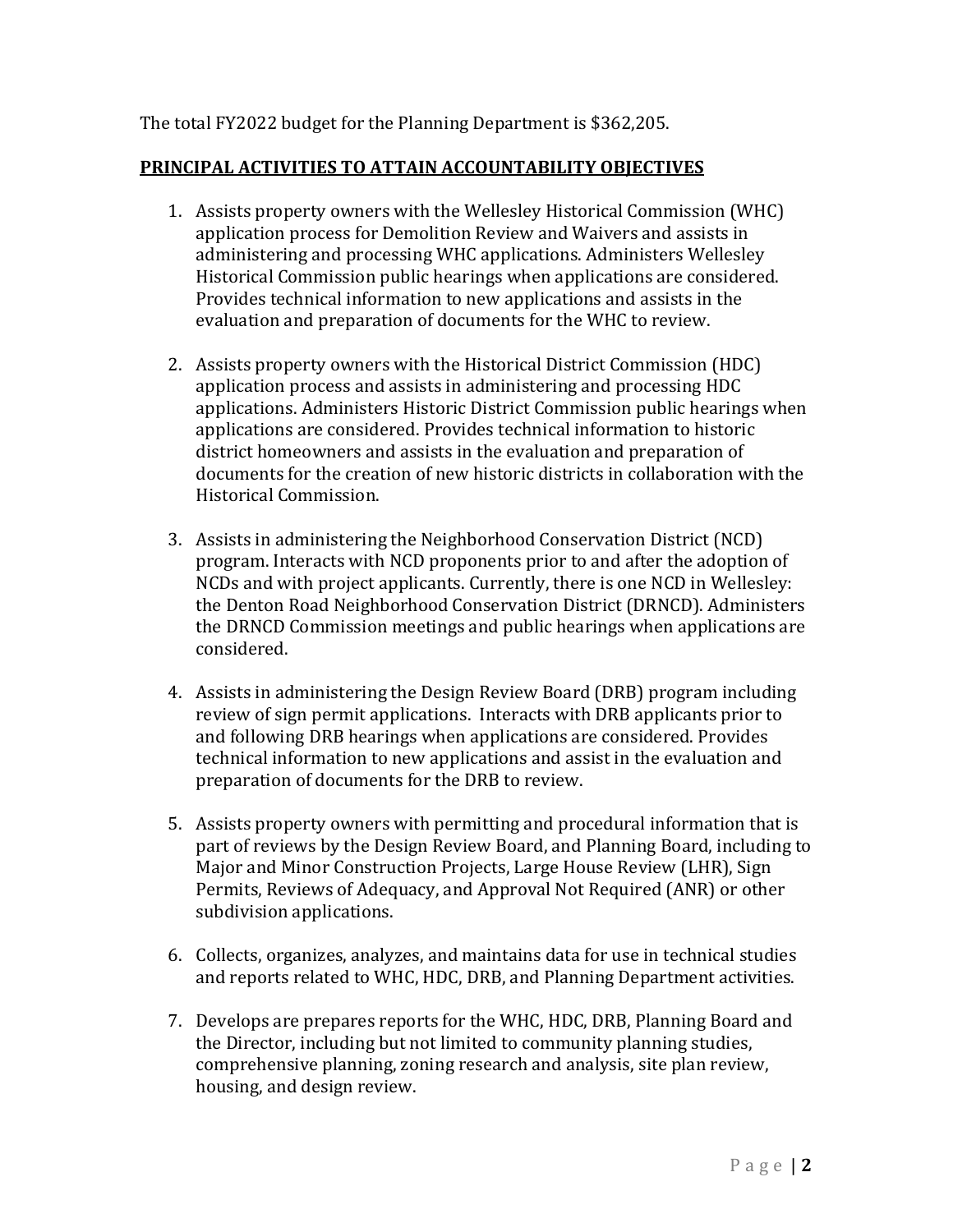- 8. Gathers information and prepares reports, evidence, and exhibits for use in studies, projects, and legal action by the WHC, HDC, Planning Board or Department or other departments.
- 9. Researches Federal and Massachusetts laws and statutes that relate to Historic Commission and Planning Department activities.
- 10. Responsible for assisting the WHC, HDC, DRNCD in administration of those commissions and assists the Planning Director in administration of the Planning Board.
- 11. Cooperates with other Town departments and public and private organizations on issues of mutual concern.
- 12. Performs other related duties as assigned.

### **MINIMUM QUALIFICATIONS**

- Bachelors Degree in Preservation Planning or a related field or equivalent
- One year experience in Historic Preservation or a related field or equivalent
- Knowledge of preservation practices and tenets
- Ability to communicate verbally and in writing
- Ability to read and interpret plans and maps accurately, such as site plans, architectural plans, and landscape maps
- Ability to manage time effectively and to prioritize workflow.

### **ESSENTIAL JOB FUNCTIONS**

TOOLS AND EQUIPMENT USED: personal computer including Microsoft Office software, Adobe, GIS; telephone, smart phone, plan and document scanner/copier.

### PHYSICAL DEMANDS:

Work is performed in both office and remote settings. Some outdoor work is required in the inspection of various land use developments and construction sites. Hand-eye coordination (or an adaptive ADA equivalent) is necessary to operate computers and various pieces of office equipment.

While performing the duties of this job, the Preservation Planner is occasionally required to stand or sit, walk, use hands to finger, handle, feel or operative objects, tools or controls, and reach with hands and arms. The incumbent is occasionally required to climb or balance, stoop, kneel, crouch or crawl, talk or hear.

The Preservation Planner must occasionally lift and or move up to 10 pounds. Specific vision abilities required by this job include close vision, distance vision, color vision, peripheral vision, depth perception, and the ability to adjust focus.